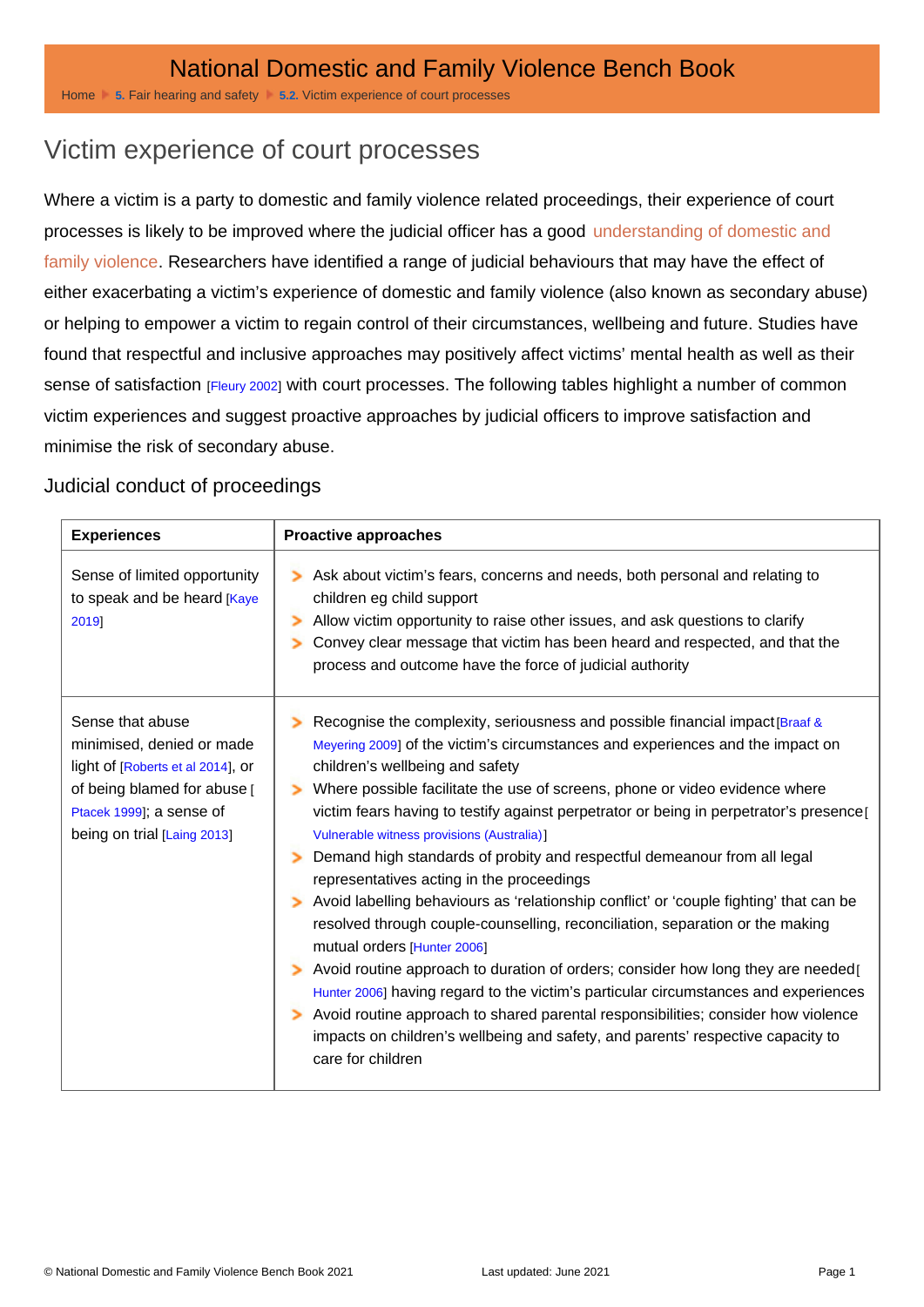| Sense that greater concern<br>for perpetrator than for<br>protection of victim and<br>children [Ptacek 1999], and<br>that perpetrator not being<br>held accountable for actions<br>[Braaf & Meyering 2009] | Avoid familiar or colluding demeanour towards perpetrator<br>Emphasise that court will not tolerate violence and abuse<br>Question perpetrator's possible misuse of court processes (systems abuse) eg<br>where multiple applications for adjournment; cross applications that publicly<br>shame victim, seek to trivialise the victim's experiences, or seek an advantage in<br>Family Court proceedings; applications that seek to have matters heard separately<br>Impose sanctions for perpetrator's breach of orders or systems abuse appropriate<br>to level of seriousness and harm caused<br>Encourage victim to return to the court if they need to |
|------------------------------------------------------------------------------------------------------------------------------------------------------------------------------------------------------------|--------------------------------------------------------------------------------------------------------------------------------------------------------------------------------------------------------------------------------------------------------------------------------------------------------------------------------------------------------------------------------------------------------------------------------------------------------------------------------------------------------------------------------------------------------------------------------------------------------------------------------------------------------------|
|                                                                                                                                                                                                            |                                                                                                                                                                                                                                                                                                                                                                                                                                                                                                                                                                                                                                                              |

## Legal representation

| Experiences                                                                                                                                           | Proactive approaches                                                                                                                                                                                                                                                                                                                                                                                                                                                                                                                                                                                                                                                                                                                                                                                                                                                                                                                                                                                                                                                                                                                                                                                                                                                                                                                                                                                                         |
|-------------------------------------------------------------------------------------------------------------------------------------------------------|------------------------------------------------------------------------------------------------------------------------------------------------------------------------------------------------------------------------------------------------------------------------------------------------------------------------------------------------------------------------------------------------------------------------------------------------------------------------------------------------------------------------------------------------------------------------------------------------------------------------------------------------------------------------------------------------------------------------------------------------------------------------------------------------------------------------------------------------------------------------------------------------------------------------------------------------------------------------------------------------------------------------------------------------------------------------------------------------------------------------------------------------------------------------------------------------------------------------------------------------------------------------------------------------------------------------------------------------------------------------------------------------------------------------------|
| Absence of, or inability to<br>access, or refusal of<br>legal representation<br>resulting in self-<br>representation for victim<br>and/or perpetrator | Explain to party/ies the possible consequences of self-representation including<br>unfamiliarity with court processes, having to deal directly with the other party's<br>legal representative, an imbalance of bargaining power between parties, consent<br>orders or inappropriate outcomes, perpetuation of abuse through court process [<br>Kaspiew et al Survey of Family Law Practices 2015]<br>Where victim is self-represented, consider whether the victim's fear of the<br>perpetrator diminishes or negates their capacity to cross-examine the perpetrator<br>and jeopardises the court's ability to receive the necessary evidence in order to<br>make decisions for the safety and protection of victims and children [Vulnerable<br>witness provisions (Australia)]<br>Where perpetrator is self-represented, consider the likely adverse impact on the<br>victim and the victim's evidence of the perpetrator's direct cross-examination and<br>whether steps should be taken to protect the victim from further abuse by the<br>perpetrator while ensuring procedural fairness and access to justice (eg screens,<br>video link) [Vulnerable witness provisions (Australia)]<br>Ask questions of self-represented party/ies to ensure understanding of nature and<br>effect of orders/outcomes<br>Demand high standards of probity from legal representatives<br>See "Judicial conduct of proceedings" above |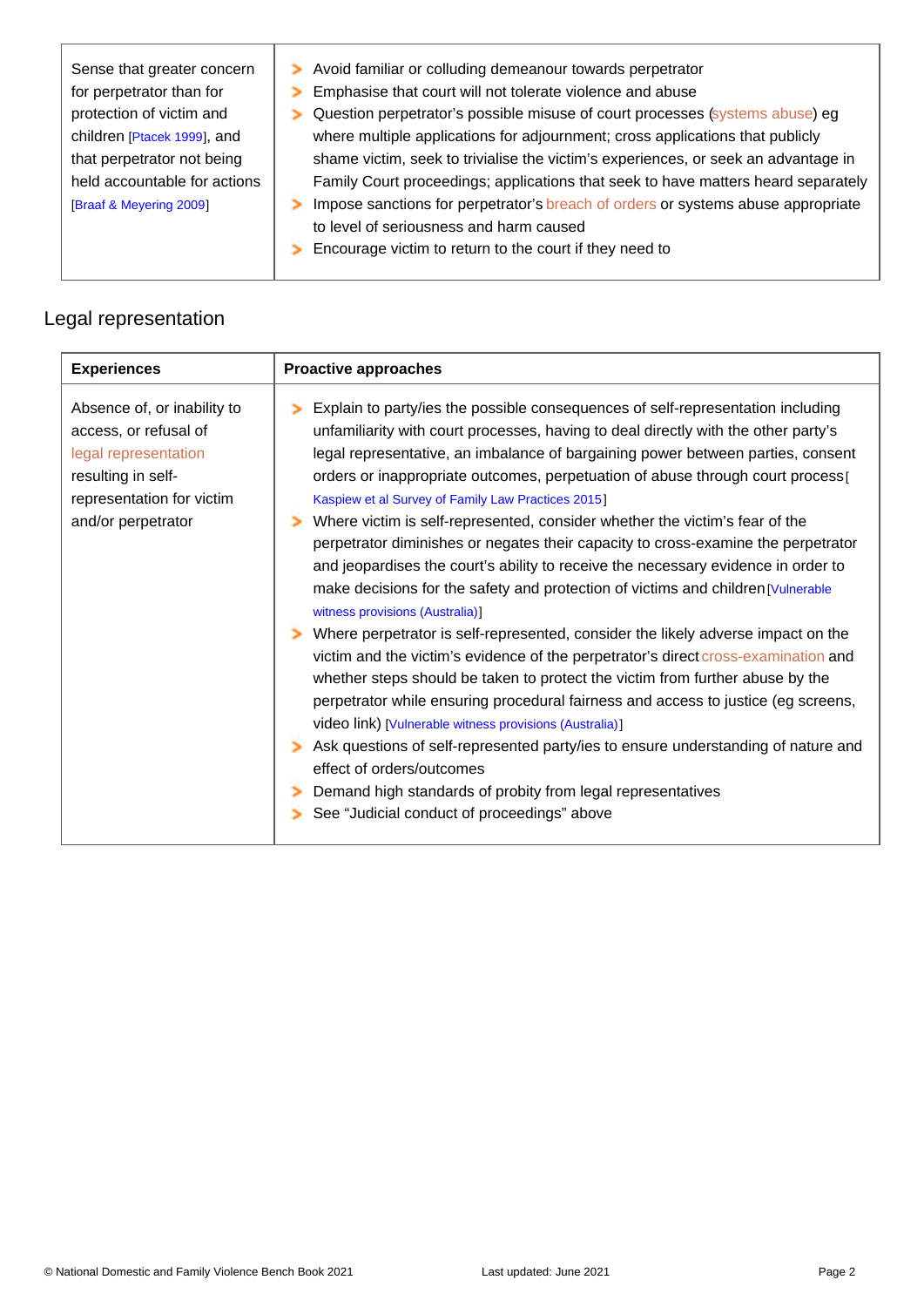## Courthouse and courtroom

| Experiences                          | Proactive approaches                                                                                                                        |
|--------------------------------------|---------------------------------------------------------------------------------------------------------------------------------------------|
| Sense of intimidation                | Consider introducing 'greeters' at courts [JCCD, The Path to Justice (ATSI) 2016, JCCD,                                                     |
| arriving at court                    | The Path to Justice (CALD) 2016]                                                                                                            |
| Lack of safety                       | Consider whether there is space available to establish a safe room (eg such as<br>using an existing interview room)                         |
| Lack of privacy [JCCD, The           | Consider segregating waiting area                                                                                                           |
| Path to Justice (ATSI) 2016,         | Consider (improved) waiting area security                                                                                                   |
| JCCD, The Path to Justice            | Ensure court staff trained in safety and risk procedures appropriate to managing                                                            |
| (CALD) 2016]                         | court precinct                                                                                                                              |
| Lack of safe waiting areas [         | Consider separate entries to court for victims and perpetrators.                                                                            |
| <b>Ptacek 1999]</b>                  | Consider seating parties and witnesses so as to prevent eye contact between                                                                 |
|                                      | perpetrators and those they target                                                                                                          |
| Fear of or actual                    | Where possible, facilitate the use of screens, phone or video evidence where                                                                |
| confrontation with                   | victim fears being in perpetrator's presence [Vulnerable witness provisions (Australia)]                                                    |
| perpetrator/family and               | Consider whether victims are safe to leave the court and whether it is possible for                                                         |
| friends [Roberts et al 2014]         | security officers /police to escort victims to their transport                                                                              |
| Long waiting times                   | Consider splitting court days into morning and afternoon sessions so waiting is                                                             |
|                                      | limited to half a day [JCCD, The Path to Justice (ATSI) 2016, JCCD, The Path to Justice                                                     |
|                                      | (CALD) 2016].                                                                                                                               |
| Lack of facilities/services for      |                                                                                                                                             |
| children, people with                | Consider whether there is space available to establish a room appropriate for<br>children while parties wait for/participate in proceedings |
| special needs [Ptacek 1999],         | Ensure that all areas are accessible by wheelchair                                                                                          |
| for example:                         | Ensure appropriate interpreter or translator services are provided                                                                          |
|                                      | Make court interpreter policies publicly available [JCCD, The Path to Justice (ATSI) 2016]                                                  |
| Appropriate space                    | Consider whether information about legal options can be made available in                                                                   |
| Appropriate access                   | different forms, eg written, visual, aural                                                                                                  |
| Communication: it may be             | Consider whether support person can be made available                                                                                       |
| assumed that interpreters            | Consider playing educational videos in court waiting areas [JCCD, The Path to Justice                                                       |
| are not needed, or there             | (ATSI) 2016]                                                                                                                                |
| may be cross-cultural                | Consider whether Aboriginal and Torres Strait Islander elders or cross-cultural                                                             |
| communication issues, for            | liaison officers [JCCD, The Path to Justice (CALD) 2016] may be needed to assist with                                                       |
| example for Aboriginal and           | communication issues or the practicalities of giving sworn oral evidence [JCCD, The                                                         |
| <b>Torres Strait Islander people</b> | Path to Justice (ATSI) 2016].                                                                                                               |
| who don't speak English as           |                                                                                                                                             |
| their first language,                |                                                                                                                                             |
| communication may be                 |                                                                                                                                             |
| difficult, and they may find         |                                                                                                                                             |
| non-verbal expression and            |                                                                                                                                             |
| body language confusing or           |                                                                                                                                             |
| intimidating [DPMC,                  |                                                                                                                                             |
| <b>Communicating with ATSI</b>       |                                                                                                                                             |
| Audiences 2016]; for                 |                                                                                                                                             |
| culturally and linguistically        |                                                                                                                                             |
| diverse people who wear a            |                                                                                                                                             |
| form of headscarf, it may be         |                                                                                                                                             |
| wrongly assumed that they            |                                                                                                                                             |
| are of the Muslim faith              |                                                                                                                                             |